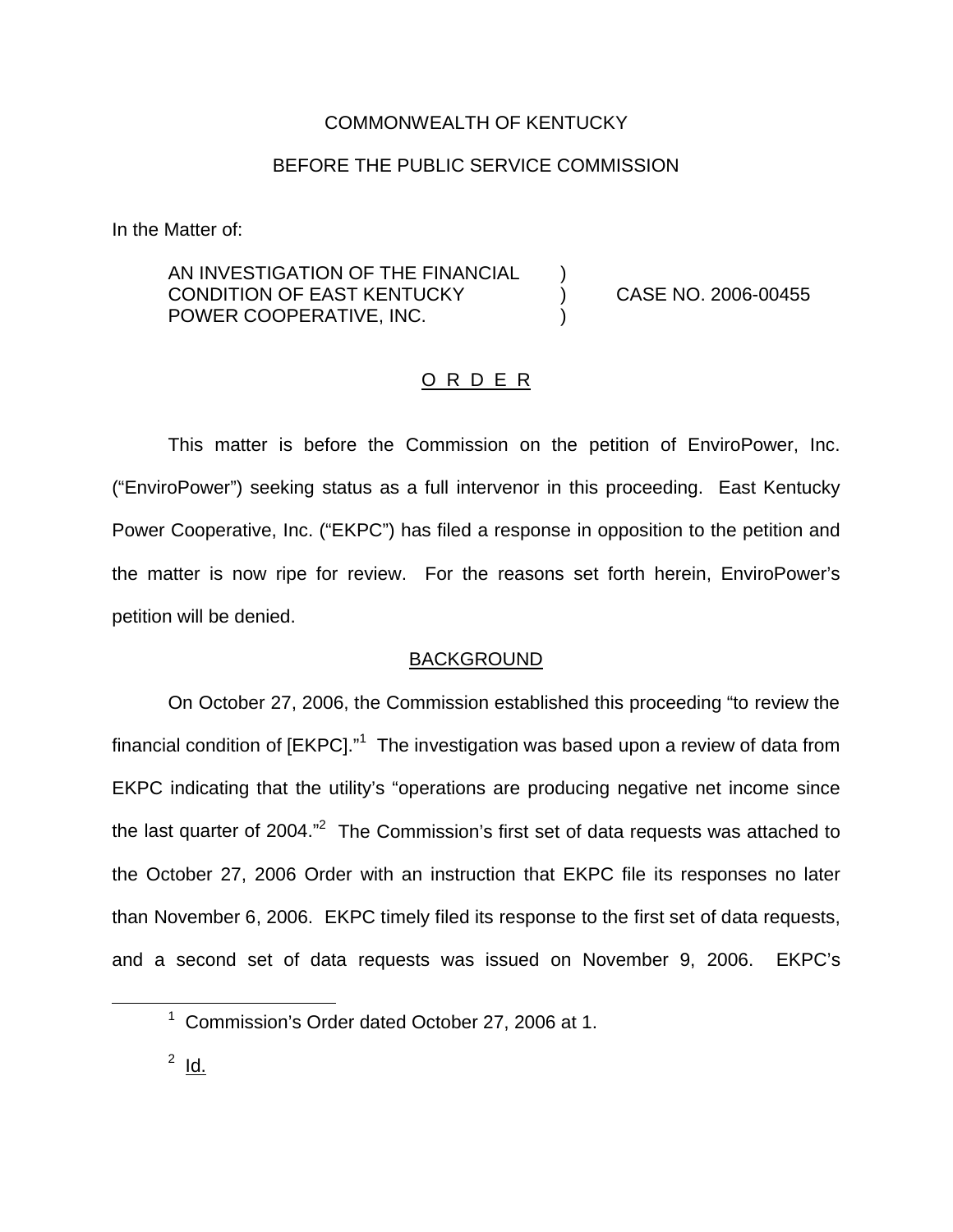responses to the second set of data requests were filed on November 20, 2006. In the meantime, both the Attorney General and Gallatin Steel – a large customer of EKPC – were granted full intervention. Following an informal conference on December 15, 2006, a third set of data requests was issued to EKPC on January 3, 2007. EKPC's responses were filed on January 24, 2007.

In its petition, EnviroPower describes itself as "a legitimate merchant power plant developer" and that, "by virtue of having been the sole final bidder on two 278 MW power plants which were awarded by [EKPC] to itself," EnviroPower claims to have "direct knowledge and unique expertise which has a direct and material bearing on the investigation of [this case]. $<sup>3</sup>$  EnviroPower further claims that it: (1) has a "unique and</sup> legitimate pecuniary interest in the viability of the transmission lines owned and operated by EKPC"; (2) would "illustrate how the EKPC self-build awards will cost the rate payers of the Commonwealth well in excess of \$350 Million in overcharges for electricity and will necessarily result in the waste of tens, if not hundreds, of megawatts of generating capacity"; and (3) "will illustrate…the potential injury to the transmission system owned, operated and maintained by EKPC, to the detriment of the electric power generating community and ultimately to the ratepayers of the Commonwealth."<sup>4</sup>

EKPC opposes the petition by pointing out that EnviroPower lacks a statutory right of intervention and arguing that EnviroPower lacks any special interest justifying a grant of discretionary intervention. EKPC further points out that the Commission's

<sup>&</sup>lt;sup>3</sup> EnviroPower Petition at 1-2.

 $4$  Id. at 1-2.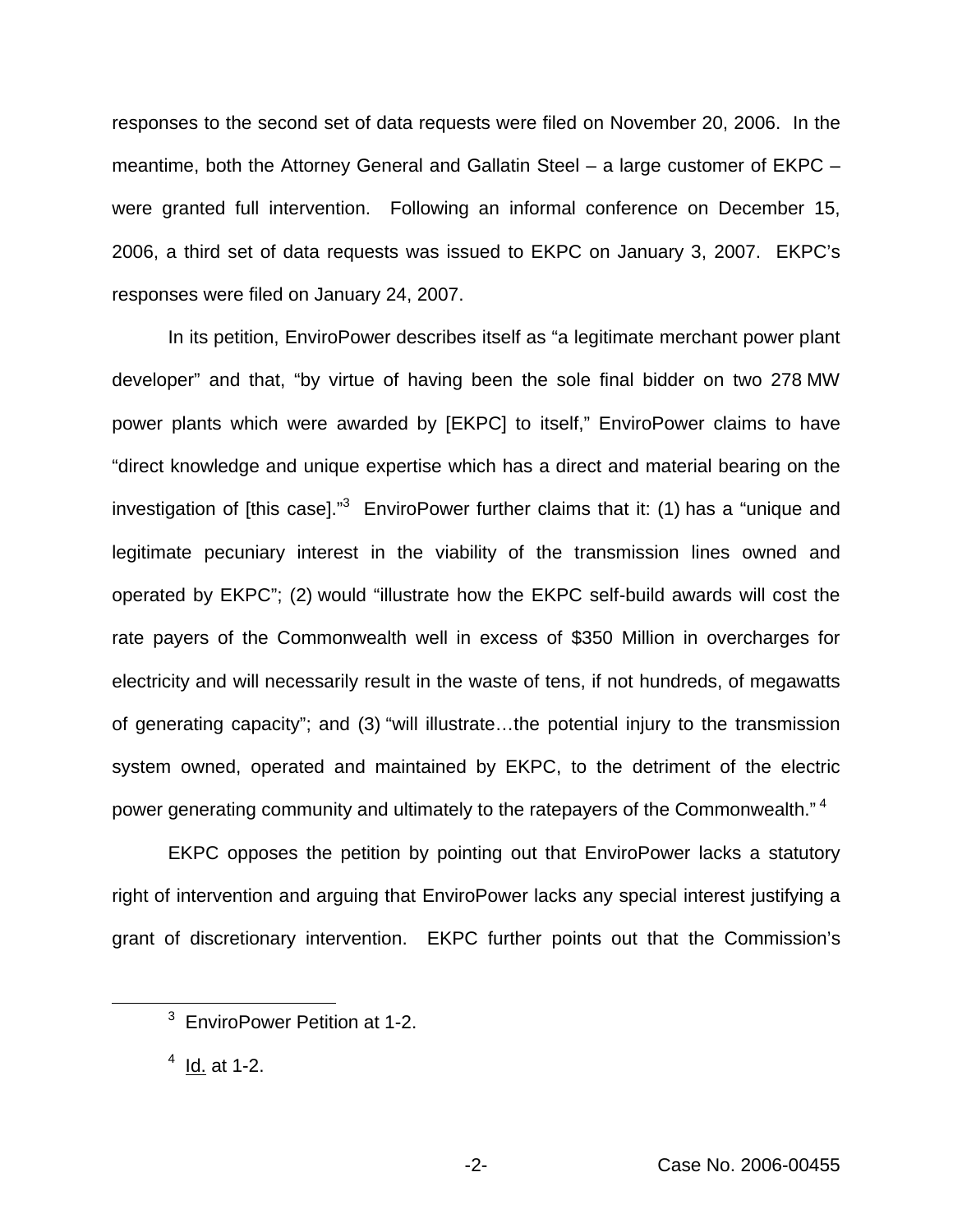denial of previous petitions by EnviroPower to intervene in other cases involving EKPC have been affirmed by reviewing courts.<sup>5</sup> EKPC further argues that EnviroPower's petition is barred by the doctrine of res judicata and that the "pecuniary interest" upon which EnviroPower relies is in fact a self-interest unique to EnviroPower and is not aligned with the interest of EKPC's ratepayers. Finally, EKPC states that the interests of ratepayers are protected in this proceeding through the interventions of the Attorney General and Gallatin Steel.

# FINDINGS OF FACT AND CONCLUSIONS OF LAW

EnviroPower does not have a statutory right of intervention in Commission proceedings. Accordingly, EnviroPower may be permitted to intervene only upon a showing that it satisfies the Commission's standards for permissive intervention as set forth in 807 KAR 5:001, Rules of Procedure, Section 3(8)(b), which states as follows:

> If the commission determines that a person has a special interest in the proceeding which is not otherwise adequately represented or that full intervention by [the] party is likely to present issues or to develop facts that assist the commission in fully considering the matter without unduly complicating or disrupting the proceedings, such person shall be granted full intervention.

<sup>&</sup>lt;sup>5</sup> See EnviroPower, LLC v. Public Service Commission of Kentucky, et al., Franklin Circuit Court, Civil Action No. 05-CI-553, Order dated May 6, 2005; EnviroPower, LLC v. Public Service Commission of Kentucky, et al., Kentucky Court of Appeals, Case No. 05-CA-964-I, Order dated May 31, 2005; EnviroPower, LLC v. Public Service Commission of Kentucky, Kentucky Supreme Court, Case No. 2005-SC-437-I, Order dated June 7, 2005; EnviroPower, LLC v. Public Service Commission of Kentucky, et al., Franklin Circuit Court, Civil Action No. 05-CI-553, Order dated July 27, 2005; See EnviroPower, LLC v. Public Service Commission of Kentucky, et al., Franklin Circuit Court, Civil Action No. 05-CI-675, Order dated November 21, 2005; See EnviroPower, LLC v. Public Service Commission of Kentucky, et al., Franklin Circuit Court, Civil Action No. 05-CI-1449, Amended Order dated August 23, 2006.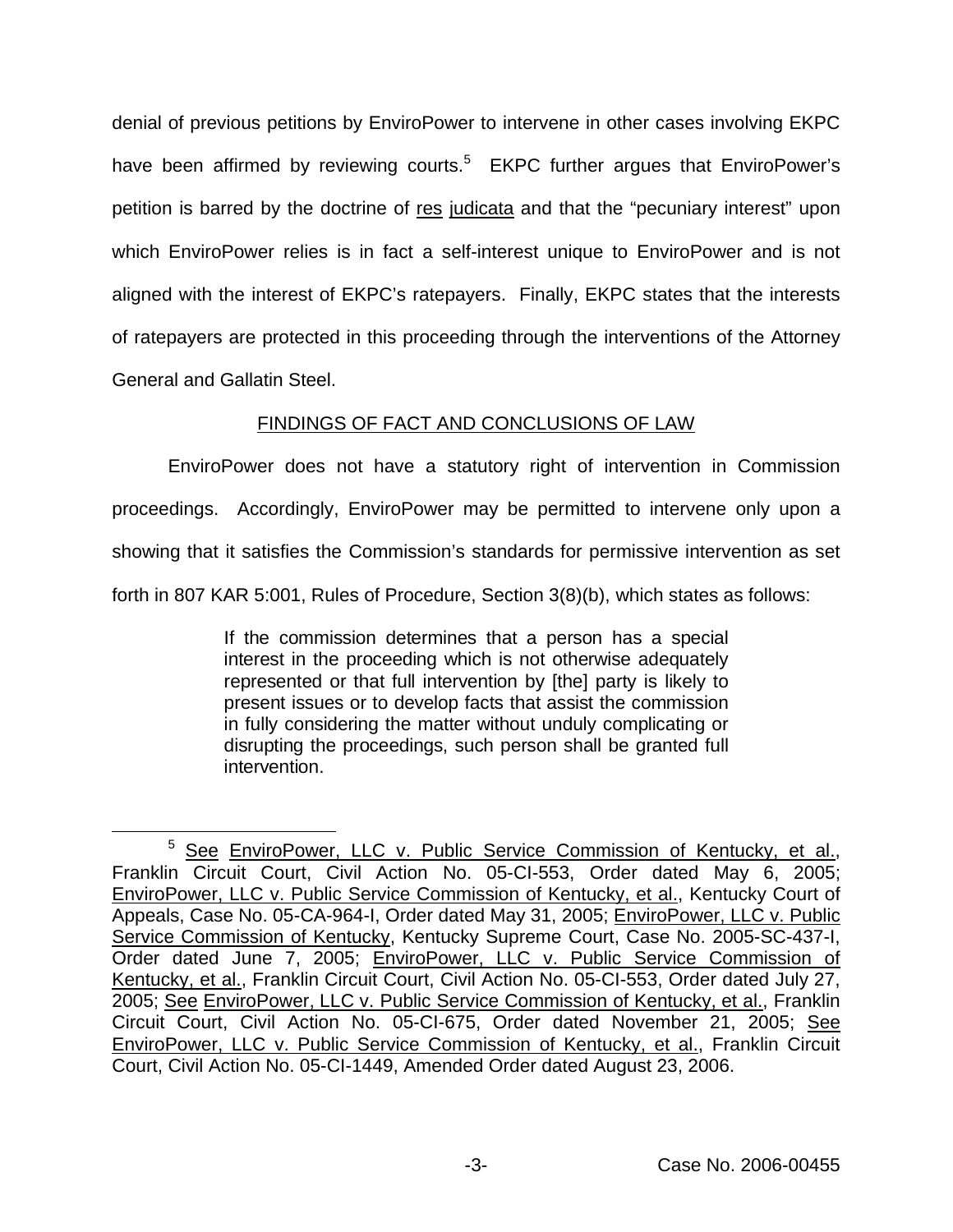EnviroPower believes that its "special interest in the proceeding" arises from its relationship to EKPC as well as its position in the electric power generating community. The Commission does not agree that either of these asserted interests qualifies under the standards set forth in the regulation.

With regard to the relationship between EnviroPower and EKPC, the Commission finds that: EnviroPower is not a customer of EKPC;<sup>6</sup> EnviroPower is not a supplier of  $EKPC$ ;<sup>7</sup> EnviroPower is neither a debtor nor a creditor of  $EKPC$ ;<sup>8</sup> EnviroPower does not have any contractual relationship with EKPC;<sup>9</sup> and EnviroPower is merely a disappointed bidder and, hence, a competitor of  $E KPC$ <sup>10</sup> The purpose of this proceeding is to examine the financial condition of a jurisdictional utility. While owners, creditors, debtors and ratepayers of a jurisdictional utility may have a special interest in an investigation of the financial condition of that utility, a competitor has no such interest. If anything, the competitor's interest in the financial condition of a utility is diametrically opposed to the interest of those having a direct financial interest in the subject utility. Intervention by EnviroPower would serve only to unduly complicate and disrupt the proceedings.

<sup>6</sup> See EKPC Response at 1.

<sup>&</sup>lt;sup>7</sup> See EnviroPower Petition at 1; EKPC Response at 1-2.

<sup>&</sup>lt;sup>8</sup> See EKPC Response to Commission Staff's Second Data Request, Vol. 1, Request No. 10, filed Nov. 20, 2006.

 $9$  See EKPC Response at 1.

<sup>&</sup>lt;sup>10</sup> See EnviroPower Petition at 1; EKPC Response at 2.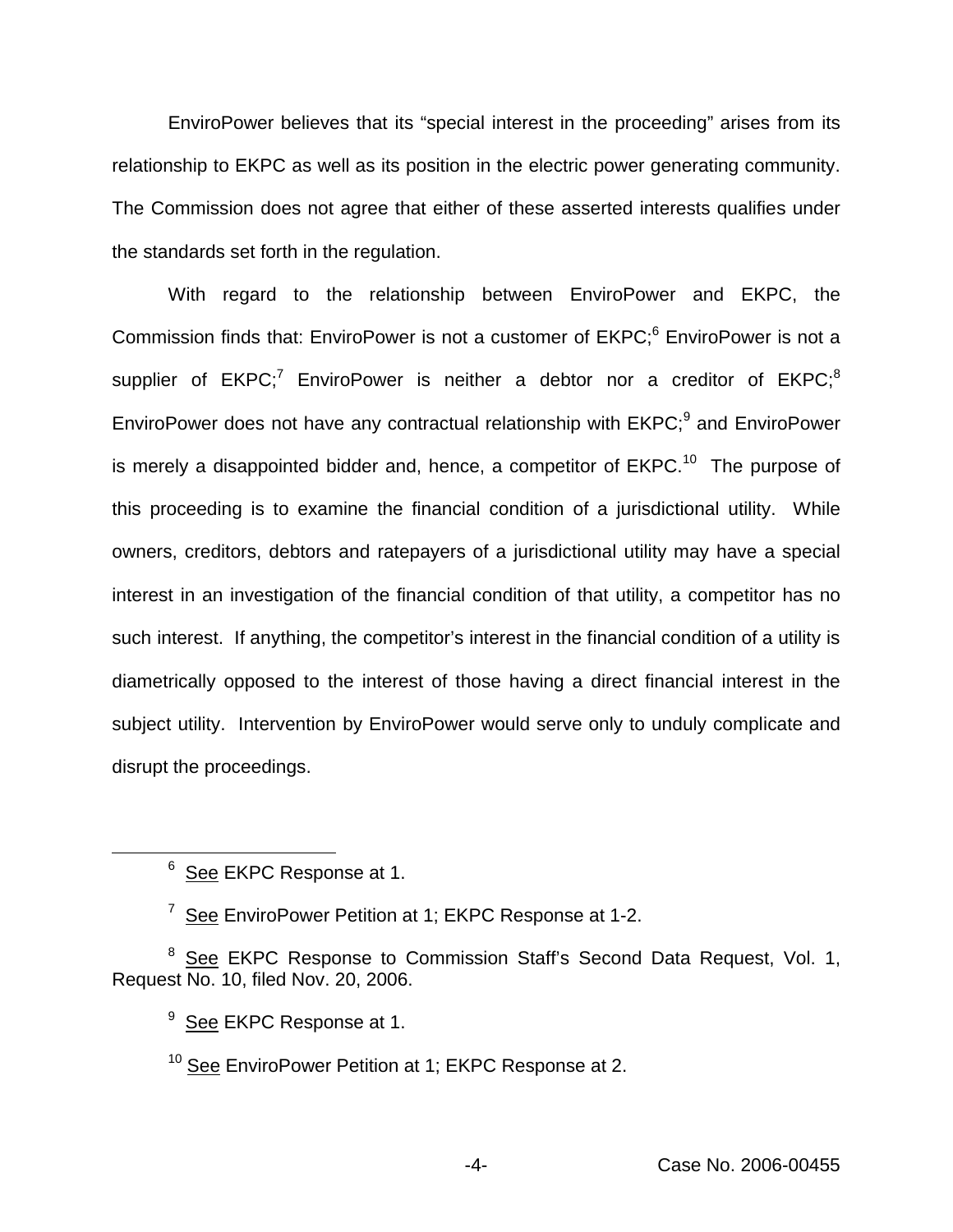EnviroPower's claim that it should be allowed to intervene due to its "pecuniary interest in the viability of the transmission lines owned and operated by EKPC" is likewise not persuasive. EnviroPower cites no authority to suggest that a merchant electric power generator has an inherent pecuniary interest in the transmission lines of another electric supplier. Moreover, even if such an interest existed in the law, any such interest on the part of EnviroPower at this point is speculative, contingent, and uncertain. EnviroPower describes itself as "a legitimate merchant power plant developer" in part because it has no electric power generation assets in Kentucky. Thus, even if third-parties with legitimate transmission concerns could assert a special interest in this proceeding, EnviroPower still would not be able to adequately represent that interest.

In our prior consideration of the Certificate of Public Convenience and Necessity relating to EKPC's Spurlock No. 4 project, we fully considered the information provided by EnviroPower.<sup>11</sup> Although EnviroPower holds no interest in this proceeding which mandates that it be granted status as a full intervenor, the Commission continues to welcome any public comments that EnviroPower may be willing to submit.

IT IS THEREFORE ORDERED that:

1. EnviroPower's petition for full intervention is denied.

2. Within 10 days of the date of this Order, EnviroPower may submit any information it deems appropriate as a public comment.

<sup>&</sup>lt;sup>11</sup> Case No. 2004-00423, The Application of East Kentucky Power Cooperative, Inc. For a Certificate of Public Convenience and Necessity, and a Site Compatibility Certificate, For the Construction of a 278 MW (Nominal) Circulating Fluidized Bed Coal Fired Unit in Mason County, Kentucky (Order dated Sept. 13, 2005).